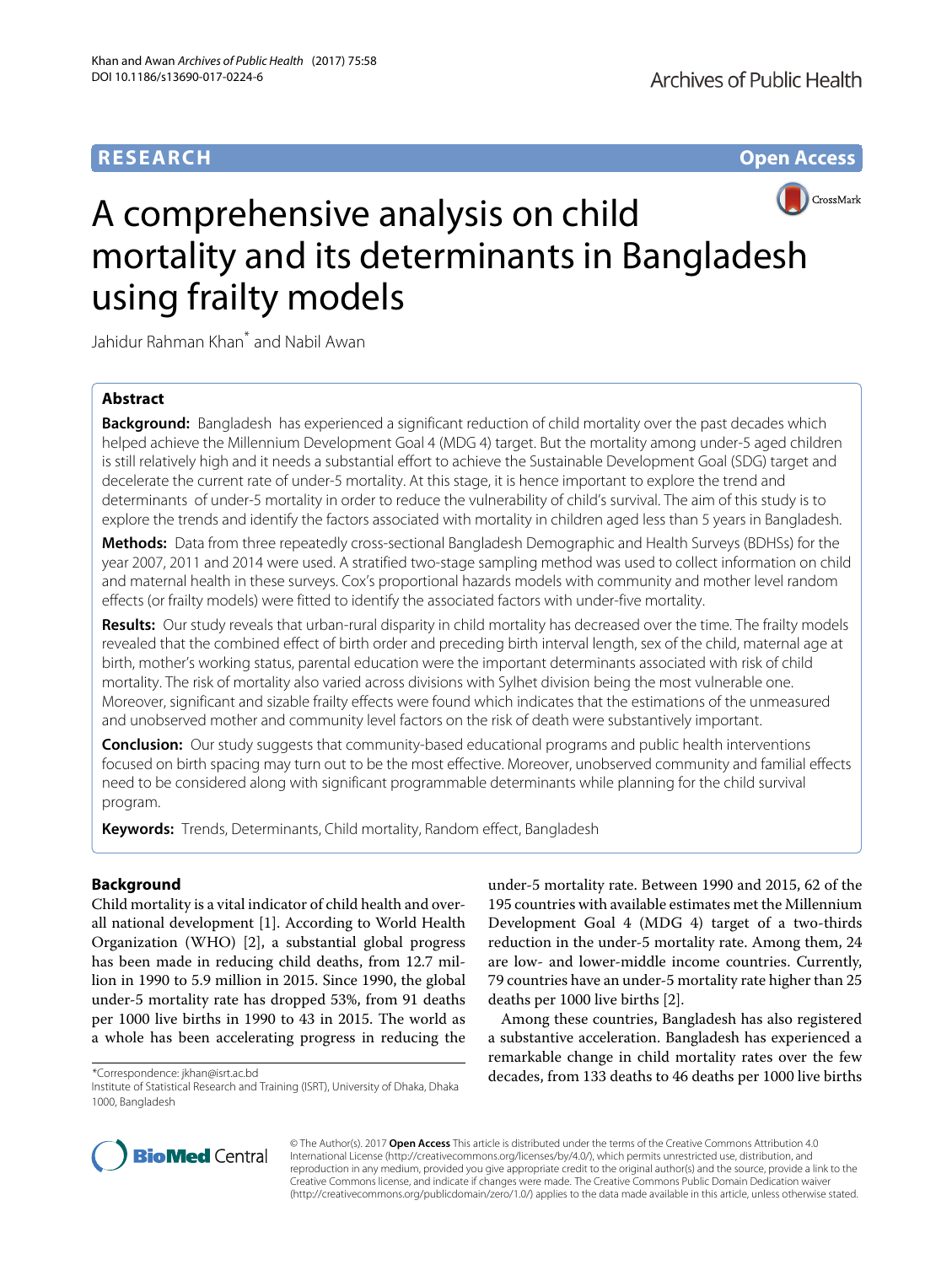with a rate of 65% decline in the period 1989-2014 [\[3\]](#page-8-2). Over these decades, extensive changes have occurred in health policy related to maternal health and newborn care, which could be the underlying reason of reduced child mortality [\[4\]](#page-8-3). Moreover, a notable increase in the coverage of interventions relevant to child survival, such as births in a health facility, skilled birth attendance, antenatal care visit, coverage of breastfeeding within 1 h of birth and exclusive breastfeeding for children etc. had a significant contribution to reducing child mortality [\[4\]](#page-8-3). But the reduction in infant and newborn mortality has happened more slowly with a rate of 56 and 46% in the period 1989-14, respectively [\[5\]](#page-8-4). Although child mortality rate is decreasing over time, Bangladesh has to further reduce child mortality to obtain the Sustainable Development Goals (SDGs) [\[3\]](#page-8-2). Moreover, about 20% further reduction in infant mortality is needed to achieve the Health, Population, and Nutrition Sector Development Program (HPNSDP) target of 31 deaths per 1000 live births in 2016 [\[6\]](#page-8-5). So, the study on child mortality is an important public health issue for Bangladesh. With the growing emphasis on the implementation of family planning programs in recent time, finding out the determinants of child mortality and its trends is also getting important [\[7\]](#page-8-6).

The high fertility rate is boosted up by high infant and child mortality, because of the fear of death of the children at an early age. There are many factors which are closely related to the mortality experience among children such as maternal education, household income status etc [\[8](#page-8-7)[–10\]](#page-8-8). Generally, non-educated mothers have more child deaths than others [\[11\]](#page-8-9). Some demographic variables are associated with infant and child mortality such as maternal age at marriage and during child's birth, birth spacing pattern, parity, maternal height and weight, and size of the children at birth [\[8](#page-8-7)[–10,](#page-8-8) [12\]](#page-8-10). Children of very young mothers (less than 20 years or 20-24 years) are at greater risk of death and rate of mortality is higher for older women (greater than 35 years, especially higher for women older than 40 years) [\[13,](#page-8-11) [14\]](#page-8-12). Many studies show that infant and child mortality is high among the first born, but relatively low among second and the third order births [\[15\]](#page-8-13). The length of the birth interval has a negative association with the infant and child mortality, i.e., the smaller the birth interval, the higher is the child mortality [\[12\]](#page-8-10). Many other factors such as immunization status of children and delivery practice may also influence infant and child mortality [\[16](#page-8-14)[–18\]](#page-8-15).

Some studies have been done by considering the necessity of analyzing the infant-child mortality and its determinants in Bangladesh [\[10,](#page-8-8) [19\]](#page-8-16). Kabir et al. [\[10\]](#page-8-8) and the most recent study by Abir et al. [\[19\]](#page-8-16) were attempted to identify important factors influencing infant and child mortality. The analyses of under-5 child mortality data in previous studies were conducted by means of simple Cox's proportional hazards model considering time-to-event (death) data independent [\[10,](#page-8-8) [19\]](#page-8-16).

An assessment of determinants of child survival is necessary to reduce child mortality rates [\[20\]](#page-8-17). This study examines, in particular, the socioeconomic and demographic factors associated with mortality among children in Bangladesh, and the extent to which the survival outcomes of children and siblings are associated. After accounting for different known determinants of child mortality this type of association of child survival outcomes has been attributed due to unobserved heterogeneity [\[21](#page-8-18)[–23\]](#page-8-19). Moreover, this association of child survival outcomes arises in the context of clustered data. In developing countries, different studies of under-5 mortality have largely utilized data from Demographic and Health Surveys (DHS). This national representative survey suggests that the lifetimes of children from the same cluster are correlated, so are their risks of death, due to the sampling design. This kind of dependency is frequently found at family (mother) level or community level. From the methodological point of view, statistical models that ignore this type of clustering can make the study results biased because they violate the assumption of independence of event times. In this respect, proportional hazards models with random effect or frailty models are important because they allow for the correlation in survival experiences of children as well as siblings and expected to give accurate estimates of determinants of mortality. Frailty models are also important in estimating the effect of unmeasured and unobserved factors on the likelihood of death. In this study, we control for correlation between event times at the mother level and community level, which also helps to capture the effect of unobserved factors on the risk of child death.

Although there have been quite a few studies in the past identifying the socioeconomic determinants of child mortality in Bangladesh, due to the continuous interventions by the government and non-government organizations throughout the past few decades, we believe many of the health-related and societal aspects have changed and it is worthwhile checking back if the determinants have changed over the years or not. The objective of the present study is to assess the trends, socioeconomic and demographic determinants causing the death of children under five year of age in Bangladesh, which would help the policy makers take necessary measures to hasten the mortality decline.

# **Methods**

## **Sampling design and variables**

Our study is based on the most recent nationally representative Bangladesh Demographic and Health Surveys (BDHS): 2007, 2011 and 2014 [\[24\]](#page-8-20). Information from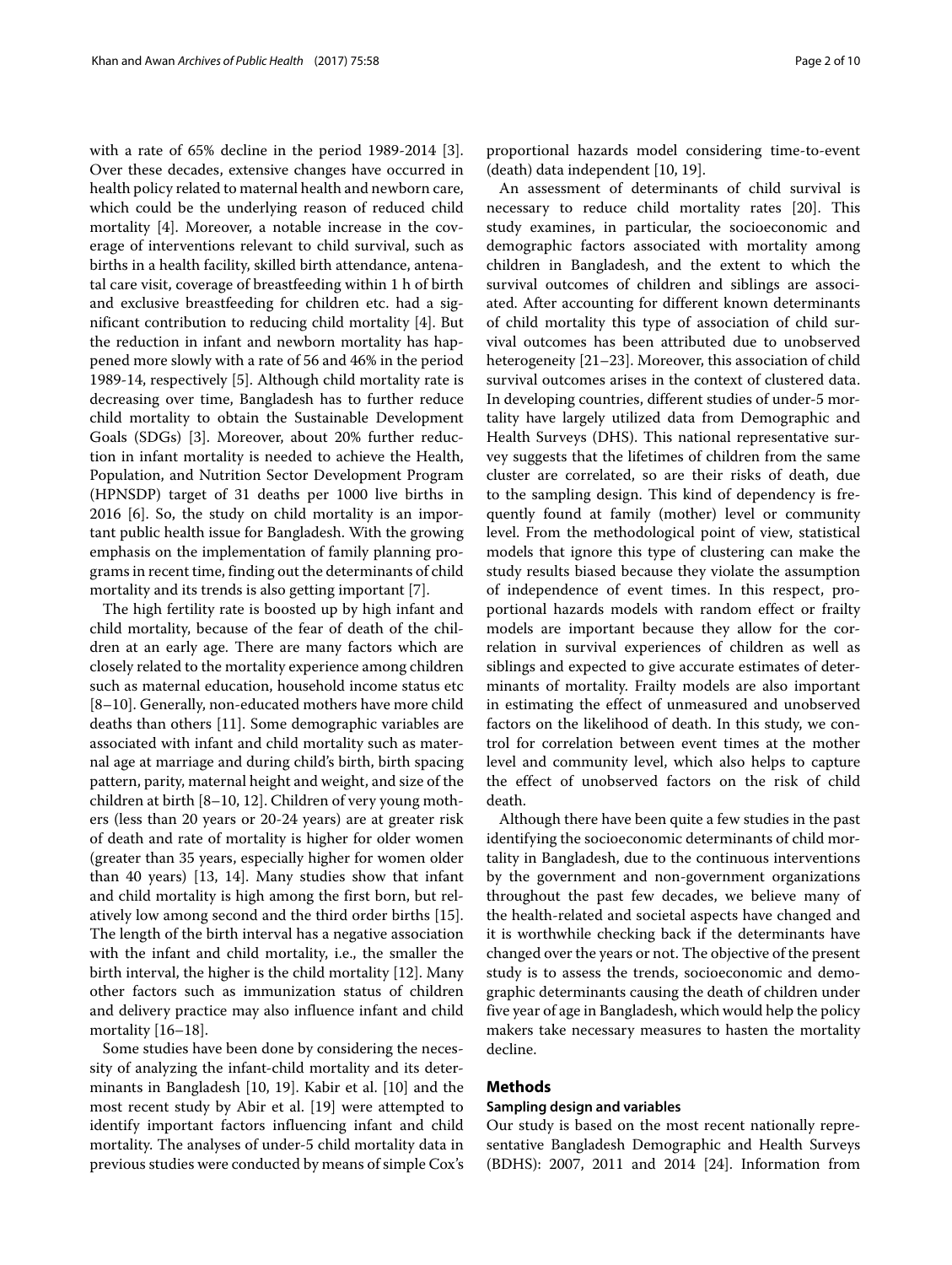these surveys were collected at the individual level (evermarried women at reproductive ages), and at the community level. These repeatedly cross sectional surveys were designed to collect detailed information on a wide range of indicators such as fertility, marriage, family planning, mortality, breastfeeding practices, nutritional status, maternal and child health, awareness and behavior regarding HIV/AIDS etc. In BDHSs, a two-stage stratified sampling was used where 600 clusters (enumeration areas, EAs) were selected with on an average 30 households per cluster. All surveys were conducted in collaboration with National Institute of Population Research and Training (NIPORT), ICF International, USA, and Mitra & Associates. These three nationally representative surveys gathered information from a total of 10996, 17749, and 17863 households in the year 2007, 2011, and 2014, respectively.

In this study, we considered those children who were born within preceding five years from the survey years. Among the children, those who died before reaching their 5th birthday were treated as failure cases and children who were still alive and did not reach their 5th birthday were treated as censored cases during the analysis. We excluded non-original resident and twin data from this dataset. Covariates in our analysis consists of the maternal age at marriage ("<18 years", "≥18 years"), child's sex ("male", "female"), birth order ("1", "2-4", " $\geq$ 5"), preceding birth interval ("first", "short (<24 months)", "medium (25–48 months)", "large ( $\geq$ 49 months)"), maternal age at birth ("<25 years", "25–34 years", " $\geq$ 35 years"), parental educational level ("no education", "primary", "secondary or higher"), religion ("Muslim", "others"), wealth index ("poor", "middle", "rich"), exposure to media ("yes", "no"), maternal malnutrition ("underweight", "normal", "overweight or obese"), maternal working status ("yes", "no"), paternal age ("≤25 years", "26-35 years", ">35 years"), place of residence ("urban", "rural"), division ("Barisal", "Chittagong", "Dhaka", "Khulna", "Rajshahi", "Sylhet") and survey year ("2007", '2011", "2014"). We have merged Rangpur and Rajshahi divisions as Rajshahi division for BDHS 2011 and 2014 to match with BDHS 2007. Exposure to media of mothers was categorized as: 'yes' if the respondent was either watching TV or listening radio or reading newspaper at least once a week, and 'no' if otherwise. Body mass index (BMI) was the key indicator of maternal nutritional status. We categorized BMI ( $\text{kg/m}^2$ ) as "underweight (BMI  $\langle 18.5 \rangle$ ", "normal (18.5-24.99)", "overweight or obese ( $\geq$  25)". To study the trends and determinants of child mortality in Bangladesh, we pooled the three cross-sectional survey data.

## **Models**

The duration of survival since birth in months was used in measuring the risk of death in childhood which was a time-to-event data. There were several possible model options. An event history analysis procedure which was proposed by Cox is usually used to examine the impact of various factors on the risk of death [\[25\]](#page-8-21). The main advantage of this model is that it accounts for the problem of censoring in data. Standard Cox's proportional hazards model is applicable when time-to-event data are independent, but in this study, data are obtained from a cluster survey and assumed to be correlated. It is assumed that the correlations are due to unobserved cluster (community or mother) specific covariates. One approach is to adjust unobserved covariates known as frailty (random effect) in the standard Cox's proportional hazards model which is popularly called a frailty model. The frailty model assumes that the risk of death of an individual is a function of measured factors and a random term on the baseline hazard due to the unobserved cluster effect. The model is of the form,

$$
h_{ij}\left(t\mid X_{ij},u_i\right)=u_ih_0(t)e^{\beta'X_{ij}},\qquad \qquad (1)
$$

for time-to-event data, where  $i$   $(1, \ldots, n)$  denotes the cluster, while  $j$   $(1, \ldots, n_i)$  denotes the observation (child) within the cluster. The frailty,  $u_i$  is a random positive quantity shared within the groups. Here,  $h_{ij}\left(t \mid X_{ij}, u_i\right)$  is the hazard of child death at time  $t$ ;  $h_0(t)$  is the baseline hazard,  $X_{ij}$  is a vector of covariates with associated vector of fixed parameters  $β$ . The parameters of this model are estimated by maximizing the partial likelihood with respect to the parameters  $β$ . Different distributions can be considered for this frailty such as Gamma, lognormal, Gompertz etc. We assumed Gamma distributions for both the frailties corresponding to community and mother in this study. Frailty distribution is considered based on mathematical convenience. If an estimate of variance parameter significantly differs from zero this will indicate that unmeasured and unobserved factors shared by children of the same family or cluster have an impact on the risk of death, that means their survival risks are correlated. On the other hand, child mortality does not differ between communities or mothers if the variance estimate is zero. In frailty models, the likelihood of death depends on the measured factors and the unmeasured community or mothers effect and resulting hazard ratios are therefore mother or community specific which measure the effect of a particular variable on the risk of death within a particular mother or community. To explore the dependence in frailty models, Kendall's  $\tau$  is used which denotes the correlation of subjects' outcomes within groups or clusters [\[26\]](#page-8-22). A closed-form expression exists for Kendall's  $\tau$  under the Gamma frailty model. In addition, to quantify the magnitude of the effect of clustering within clusters median hazard ratio (MHR) is used, which is the median relative change in the hazard of the occurrence of the outcome when comparing identical subjects from two randomly selected different clusters that are ordered by risk [\[27\]](#page-8-23).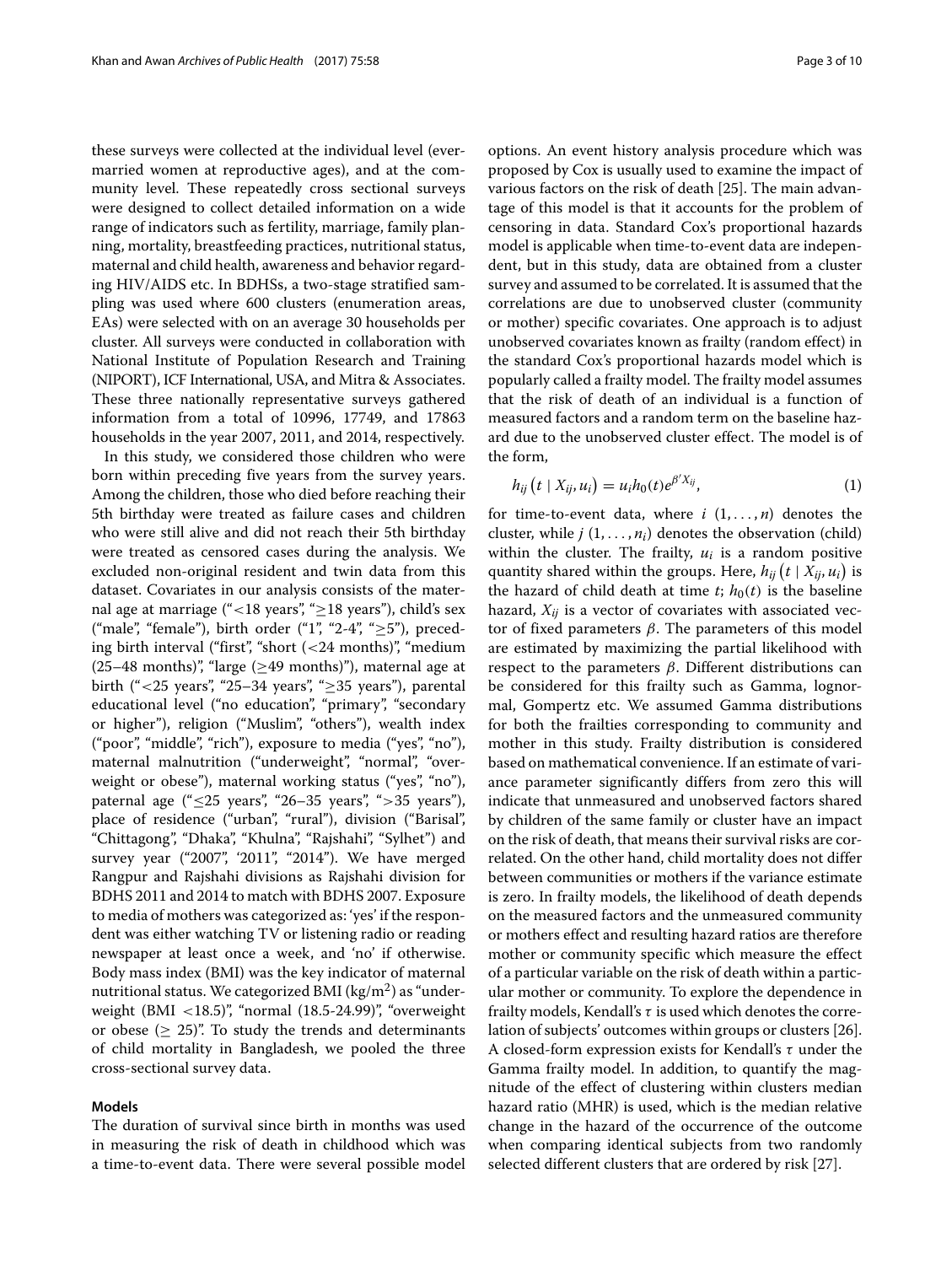The hazard ratios (HR) and their 95% confidence intervals (CI) obtained from the Cox's proportional hazards models with and without random effect were used to measure the associations of predictor variables with the under-5 deaths, which are the study outcomes in our case.

# **Results**

# **Descriptive statistics**

Table [1](#page-3-0) presents the distribution of child survival status by mother's age at birth and birth order over the years. Results show that about 7% of the first children died before reaching the fifth birthday among the mother with age at birth less than 25, which gradually decreased over the years (about 4.5% in 2014). For children with birth order 4–5, the percentage of child death reached from about 5%

(in 2007) to about 4% (in 2014). For children with birth order higher than 5, the death toll was significantly high in 2007 which has decreased to a great extent later. We will be cautious to draw any conclusion from this piece of information though because the number of children with higher than 5 birth order was understandably low for mothers aged below 25. Among the mothers who aged 25–34 years during the birth of their children, the percentage of child death didn't decrease much over the years for the first children. However, for birth order 4–5, the percentage of child death was about 3.5% in 2007 and 3% in 2014. The percentage of death also decreased slowly for birth order more than five and mothers aged above 35 years at birth, although this trend of declining over time is only slight while comparing with the same birth orders for the <25 and 25–34 years aged (at birth) mothers.

<span id="page-3-0"></span>**Table 1** Child survival and mortality by maternal age at birth and birth order (survey year wise stratified)

| Variables                                     | Status  | Birth order    |                |              | $p$ -value |
|-----------------------------------------------|---------|----------------|----------------|--------------|------------|
| Maternal age at birth (years) and Survey year |         | $\mathbf{1}$   | $4 - 5$        | $5+$         |            |
| $<$ 25 and 2007                               | Alive   | 1496           | 1633           | 33           | < 0.001    |
|                                               | Death   | 112            | 84             | 9            |            |
|                                               | % Death | 6.97           | 4.89           | 21.43        |            |
| $<$ 25, and 2011                              | Alive   | 2287           | 2398           | 35           | 0.5801     |
|                                               | Death   | 115            | 118            | $\mathbf{3}$ |            |
|                                               | % Death | 4.79           | 4.69           | 7.89         |            |
| $<$ 25, and 2014                              | Alive   | 2344           | 1913           | 21           | 0.3119     |
|                                               | Death   | 110            | 73             | $\mathbf{1}$ |            |
|                                               | % Death | 4.48           | 3.68           | 4.55         |            |
| 25-34, and 2007                               | Alive   | 94             | 1092           | 488          | 0.246      |
|                                               | Death   | $\overline{4}$ | 40             | 27           |            |
|                                               | % Death | 4.08           | 3.53           | 5.24         |            |
| 25-34, and 2011                               | Alive   | 161            | 1685           | 466          | < 0.05     |
|                                               | Death   | 5              | 44             | 25           |            |
|                                               | % Death | 3.01           | 2.54           | 5.09         |            |
| 25-34, and 2014                               | Alive   | 175            | 1702           | 366          | 0.3377     |
|                                               | Death   | $7^{\circ}$    | 51             | 16           |            |
|                                               | % Death | 3.85           | 2.91           | 4.19         |            |
| $\geq$ 35, and 2007                           | Alive   | 6              | 89             | 221          | 0.8446     |
|                                               | Death   | $\circ$        | $\overline{4}$ | 13           |            |
|                                               | % Death | $\circ$        | 4.3            | 5.56         |            |
| $\geq$ 35, and 2011                           | Alive   | 8              | 132            | 218          | 0.8545     |
|                                               | Death   | $\circ$        | 5              | 11           |            |
|                                               | % Death | $\circ$        | 3.65           | 4.8          |            |
| $\geq$ 35, and 2014                           | Alive   | 8              | 123            | 162          | 0.3917     |
|                                               | Death   | $\mathbf{1}$   | 5              | $\,8\,$      |            |
|                                               | % Death | 11.11          | 3.91           | 4.71         |            |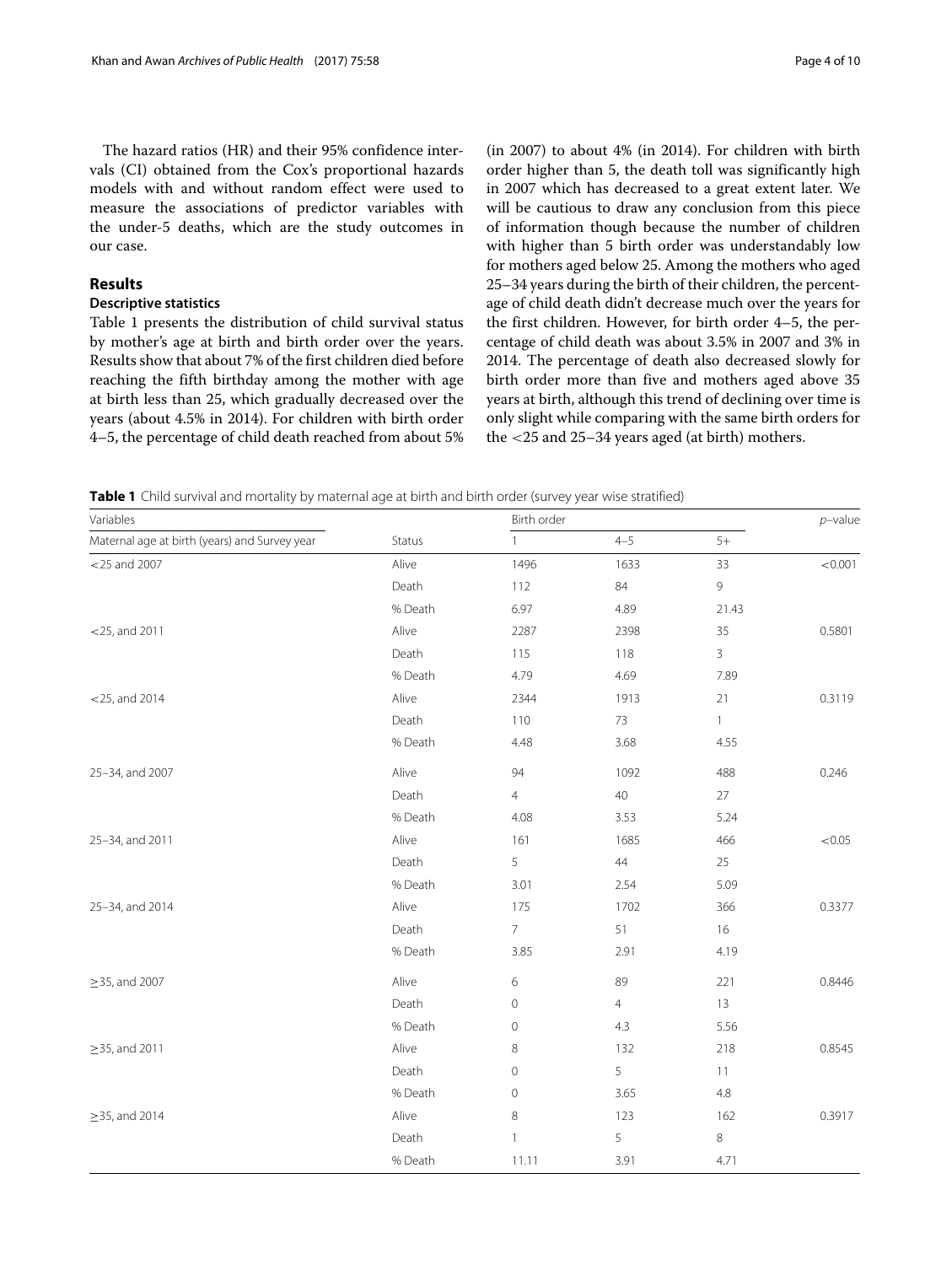There are notable disparities in child mortality across the household wealth status groups. The percentage of dead children from poor households were consistently more than the children from rich households. The graph shows that the percentage of mortality was declining among all groups, but the rate was slow in the period between 2011 to 2014 compared to the period between 2007 to 2011 (Fig. [1\)](#page-4-0). The urban and rural differences in the prevalence of child mortality are highly notable in 2007, but over the time this difference has reduced. The rate of declining mortality was not much notable in urban areas over the time compared to the rural areas (Fig. [2\)](#page-5-0).

# **Risk factors of child deaths**

Table [2](#page-6-0) represents the potential risk factors associated with under-5 child mortality in Bangladesh. Cox's proportional hazards model and frailty model were fitted to identify the socio-economic and demographic correlates of child mortality. The same set of covariates were used in all models. The selected socio-economic and demographic variables considered here in the model are mother's age at marriage and at childbirth, sex of the children, parental education, place of residence, mother's educational level, socio-economic status of household, preceding birth interval and birth order, religion, exposure to media, maternal malnutrition, mother's working status, paternal age, division, and survey year.

The findings from this study revealed that the mother frailty model is the best model according to the likelihood ratio tests. The gender of the index child was a significant factor for childhood mortality. Female children were less likely to die within first five years of life compared to the male children (HR = 0.85, 95% CI = 0.75–0.98). The maternal age at birth was retained as a significant explanatory variable. Children from mothers with age at birth 25-34 years had a lower risk of dying compared with those born to mothers aged less than 25 years in all models. Similar results were found among the fathers with age 26–35 years  $(HR = 0.79, 95\% \text{ CI} = 0.64 - 0.97)$  compared to fathers with current age less than 26 years. The strong but unsurprising result is the effect of maternal and paternal education. The risk of mortality was significantly lower among children whose parents had secondary or higher education compared to the children whose parents had no education. For example, the risk was about 27 and 28% lower among children with secondary or higher educated mothers and fathers, respectively, compared to non-educated parents.

Preceding birth interval and birth order were also associated with mortality. In addition, children of 5 or higher birth order with a birth interval  $\leq$ 24 months were at higher risk of mortality compared to the children who were the first births. But the probability of dying was declining significantly for the children with medium birth interval and 2 or higher birth order. The children from working women were 1.24 times at greater risk of dying than those who were not working. The likelihood of child mortality was 1.53 times higher among children from Sylhet division when compared with the Barisal division. The other divisions didn't show much difference in child mortality. In addition, the probability of dying was significantly reduced over the time. The likelihood of child mortality was declined by 15 (in 2011) and 24% (in 2014) times compared to the year 2007. On the other hand, we did not find any significant association of maternal age at marriage, religion, household socioeconomic status, mothers' exposure to media, and place of residence of the respondents with child mortality.

We also included two frailty terms that assumed to operate on a meaningful level. The mother frailty may capture any unobserved variables that operate on children born from the same mother, such as genetic factors and maternal competence. The community level frailty may account for the possible effects of climate, ritual practices or environmental factors within the community. The maximum log likelihood of the mother frailty model is -8151, which corresponds to the value 0.5734 of the estimated random

<span id="page-4-0"></span>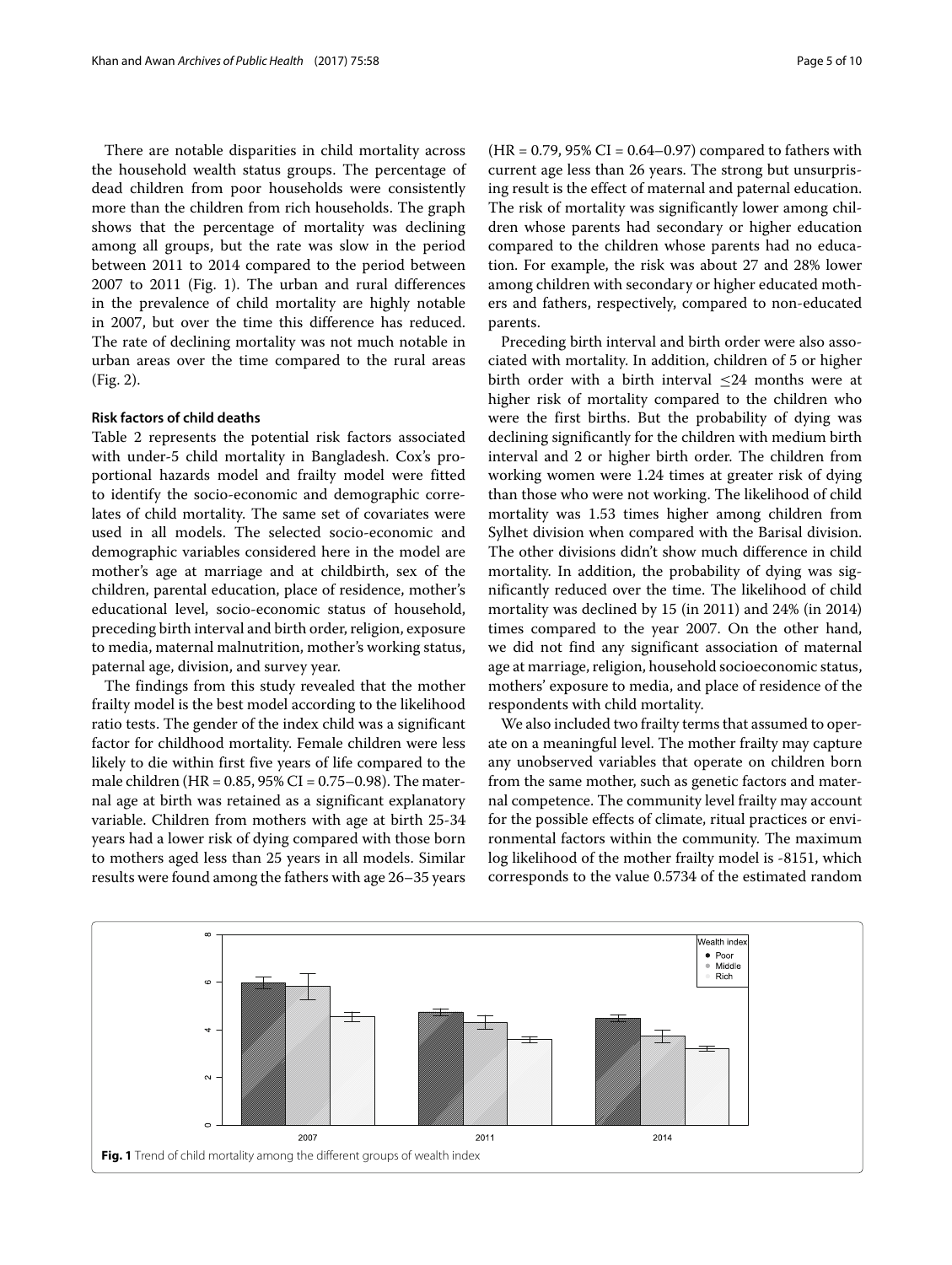

<span id="page-5-0"></span>effect variance, and a maximum log likelihood value of - 8561 for the community frailty effect, which corresponds to the estimated random effect variance of 0.1066.

Median hazard ratio indicates that the median increase in the hazard of mortality when comparing the children at a community with higher mortality to the children at a community with lower mortality was about 37%, which was a whopping 119% (more than 2 times) when comparing the children of the mothers with higher and lower mortality. Kendall's tau reveals that 5 and 22% of the variation in event times were due to variation between communities and mothers, respectively. According to likelihood ratio test, these parameters are highly significant and indicate that survival risks in childhood continue to vary due to unobserved factors in mother and community level. This implies that there are other factors which are affecting under-five mortality among children at mother and community level that are not explained by the observed covariates included in the model although the magnitude of most of the factors remains unchanged in the standard and frailty models. The results further suggest that unobservable factors related to the mothers were more likely to be associated with a higher risk of children dying before reaching the fifth birthday than the community level unobservables.

# **Discussion**

Over the last years, there has been a steady decline in the rates of under-5 mortality in Bangladesh which indicates the country's level of improvement in the quality of life. These rates are also important in identifying the directions for the public health programs in Bangladesh [\[28\]](#page-8-24). The results of this study indicate that child's death depends on gender, parent's age at birth, parent's education, preceding birth interval, mother's working status.

Among the divisions, Sylhet showed significantly higher child mortality than the others. A significant decline of the under-5 mortality was also observed over the years. High child mortality in Sylhet division was observed due to many factors, including religious influence, superstitions, and lower awareness about child and maternal health care [\[29\]](#page-8-25). Moreover, this division is also lagging behind the other divisions in terms of receipt of antenatal care, child delivery assisted by medically trained providers, and vaccination coverage among the children [\[29\]](#page-8-25).

Significant mortality differentials were observed by maternal age at birth of the child. The findings reveal a higher risk of death for children of younger mothers which also confirm previous research findings [\[30,](#page-8-26) [31\]](#page-8-27). Maternal age at birth can influence child mortality through different perspectives. The higher risk of child death among younger mothers pertains because of immature reproductive systems and less stability to handle the complexities of childbirth [\[32\]](#page-8-28). Moreover, younger mothers are more likely to have low-birth-weight babies [\[33\]](#page-8-29), which is associated with a higher risk of child death [\[34\]](#page-8-30).

Mother's education had a significant association with child survival, which contributes through different mechanisms. A high risk of child death among the illiterate mothers compared with the secondary or higher educated mothers is also consistent with other study findings [\[35,](#page-8-31) [36\]](#page-8-32). Educated mothers have better socioeconomic status, good knowledge on family health and childcare, are more conscious about child illness, preventive care and effective use of modern health services [\[35](#page-8-31)[–37\]](#page-8-33). In addition, education also helps to change the traditional familial relationships regarding decision making and empowers the mothers in various issues like childcare which in turn plays a role in reducing child mortality [\[38,](#page-8-34) [39\]](#page-8-35). In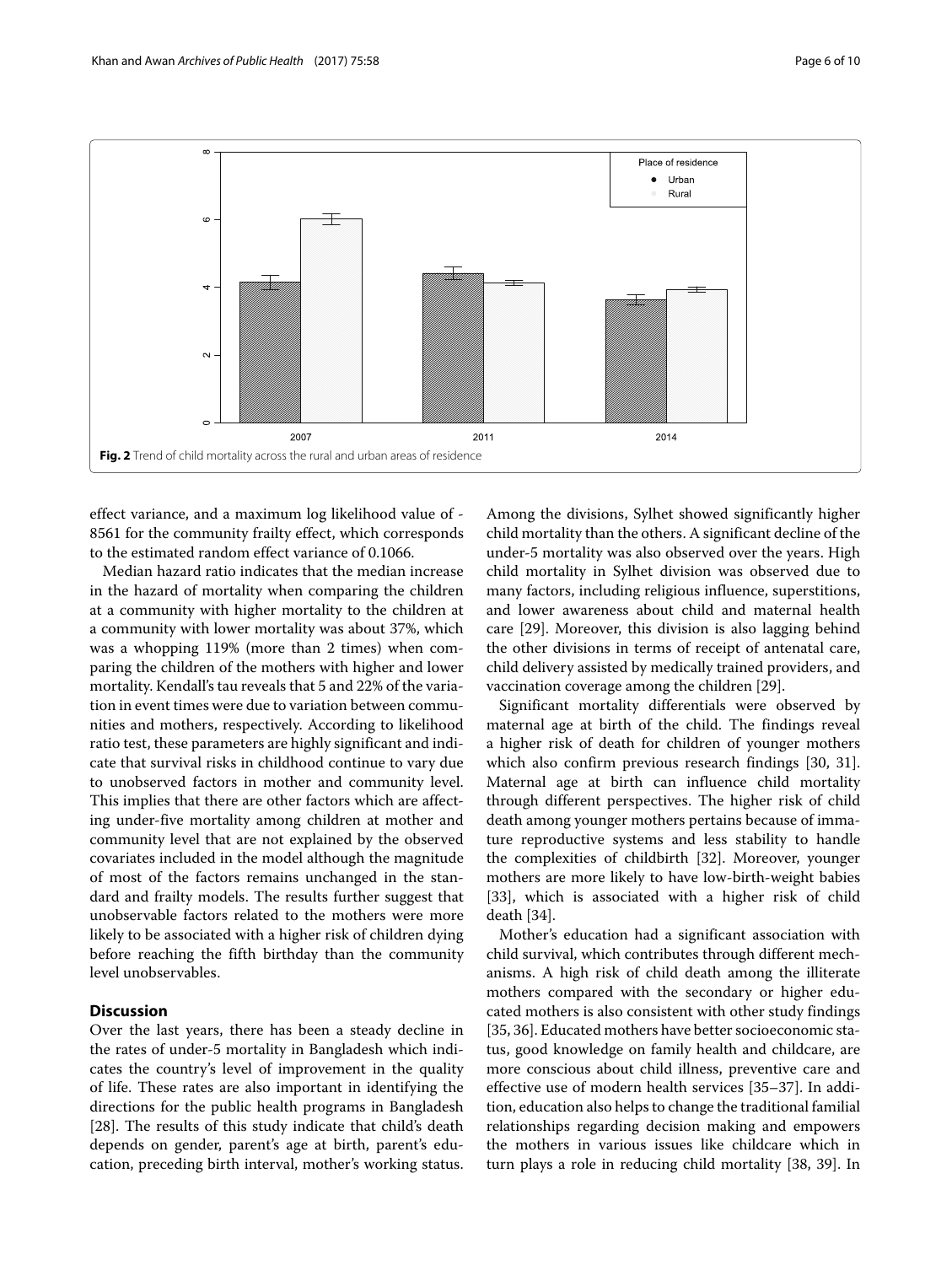<span id="page-6-0"></span>

| Variable                          | Cox PH            |               | Community frailty |               | Mother frailty    |               |
|-----------------------------------|-------------------|---------------|-------------------|---------------|-------------------|---------------|
|                                   | <b>HR</b>         | 95% CI        | <b>HR</b>         | 95% CI        | <b>HR</b>         | 95% CI        |
| Age at marriage $(\geq 18$ years) |                   |               |                   |               |                   |               |
| $<$ 18 years                      | 1.13              | $0.94 - 1.35$ | 1.13              | $0.94 - 1.35$ | 1.13              | $0.94 - 1.36$ |
| Religion (Muslim)                 |                   |               |                   |               |                   |               |
| Other                             | 1.01              | $0.8 - 1.28$  | 1.00              | $0.79 - 1.27$ | 1.00              | $0.79 - 1.27$ |
| Sex of children (Male)            |                   |               |                   |               |                   |               |
| Female                            | $0.86^{b}$        | $0.75 - 0.98$ | $0.86^{b}$        | $0.75 - 0.98$ | 0.85 <sup>b</sup> | $0.75 - 0.98$ |
| Age at child birth (<25 years)    |                   |               |                   |               |                   |               |
| $25 - 34$ years                   | 0.82 <sup>c</sup> | $0.67 - 1.02$ | 0.83 <sup>c</sup> | $0.67 - 1.02$ | 0.83 <sup>c</sup> | $0.67 - 1.03$ |
| $\geq$ 35 years                   | 0.95              | $0.65 - 1.39$ | 0.95              | $0.65 - 1.4$  | 0.96              | $0.65 - 1.43$ |
| Maternal education (No education) |                   |               |                   |               |                   |               |
| Primary                           | 0.87              | $0.73 - 1.05$ | 0.87              | $0.73 - 1.05$ | 0.87              | $0.72 - 1.06$ |
| Secondary or higher               | 0.73 <sup>a</sup> | $0.59 - 0.90$ | 0.73 <sup>a</sup> | $0.59 - 0.90$ | 0.73 <sup>a</sup> | $0.58 - 0.90$ |
| Paternal education (No education) |                   |               |                   |               |                   |               |
| Primary                           | 0.96              | $0.81 - 1.14$ | 0.96              | $0.81 - 1.14$ | 0.96              | $0.81 - 1.14$ |
| Secondary or higher               | 0.73 <sup>a</sup> | $0.59 - 0.89$ | 0.73 <sup>a</sup> | $0.59 - 0.89$ | 0.72 <sup>a</sup> | $0.59 - 0.89$ |
| PBI and Birth order (First)       |                   |               |                   |               |                   |               |
| Short and 2-4                     | 1.18              | $0.94 - 1.48$ | 1.16              | $0.93 - 1.46$ | 1.05              | $0.84 - 1.33$ |
| Short and 5+                      | 1.69a             | $1.16 - 2.46$ | 1.67a             | $1.14 - 2.44$ | 1.56 <sup>b</sup> | $1.06 - 2.31$ |
| Medium and 2-4                    | 0.67 <sup>a</sup> | $0.54 - 0.82$ | 0.67 <sup>a</sup> | $0.54 - 0.82$ | 0.65 <sup>a</sup> | $0.53 - 0.80$ |
| Medium and 5+                     | 0.55 <sup>a</sup> | $0.35 - 0.85$ | 0.54 <sup>a</sup> | $0.35 - 0.84$ | 0.53 <sup>a</sup> | $0.34 - 0.82$ |
| Large and 2-4                     | 0.64 <sup>a</sup> | $0.51 - 0.79$ | 0.64 <sup>a</sup> | $0.51 - 0.80$ | 0.63 <sup>a</sup> | $0.50 - 0.79$ |
| Large and 5+                      | 0.88              | $0.58 - 1.33$ | 0.88              | $0.57 - 1.33$ | 0.86              | $0.56 - 1.32$ |
| Wealth index (Poor)               |                   |               |                   |               |                   |               |
| Middle                            | 1.01              | $0.84 - 1.22$ | 1.01              | $0.83 - 1.22$ | 1.01              | $0.84 - 1.23$ |
| Rich                              | 0.97              | $0.79 - 1.19$ | 0.97              | $0.79 - 1.19$ | 0.97              | $0.79 - 1.19$ |
| Exposure to media (No)            |                   |               |                   |               |                   |               |
| Yes                               | 1.00              | $0.85 - 1.17$ | 1.01              | $0.86 - 1.18$ | 1.00              | $0.85 - 1.18$ |
| Maternal malnutrition (Normal)    |                   |               |                   |               |                   |               |
| Underweight                       | 0.88 <sup>c</sup> | $0.75 - 1.02$ | 0.87 <sup>c</sup> | $0.75 - 1.02$ | 0.87 <sup>c</sup> | $0.74 - 1.02$ |
| Overweight or obese               | 1.08              | $0.86 - 1.35$ | 1.08              | $0.87 - 1.36$ | 1.09              | $0.86 - 1.37$ |
| Maternal working status (No)      |                   |               |                   |               |                   |               |
| Yes                               | 1.23 <sup>b</sup> | $1.05 - 1.45$ | 1.24 <sup>b</sup> | $1.05 - 1.46$ | 1.24 <sup>b</sup> | $1.05 - 1.47$ |
| Place of residence (Urban)        |                   |               |                   |               |                   |               |
| Rural                             | 1.01              | $0.86 - 1.19$ | 1.01              | $0.86 - 1.2$  | 1.01              | $0.86 - 1.19$ |
| Paternal age (≤25 years)          |                   |               |                   |               |                   |               |
| $26 - 35$ years                   | 0.78 <sup>b</sup> | $0.64 - 0.96$ | 0.79 <sup>b</sup> | $0.64 - 0.96$ | 0.79 <sup>b</sup> | $0.64 - 0.97$ |
| $\geq$ 35 years                   | 0.68 <sup>a</sup> | $0.53 - 0.88$ | 0.68 <sup>a</sup> | $0.53 - 0.88$ | 0.69 <sup>a</sup> | $0.53 - 0.89$ |
| Division (Barishal)               |                   |               |                   |               |                   |               |
| Chittagong                        | 1.04              | $0.8 - 1.34$  | 1.03              | $0.79 - 1.34$ | 1.03              | $0.79 - 1.34$ |
| Dhaka                             | 0.92              | $0.71 - 1.2$  | 0.92              | $0.7 - 1.2$   | 0.92              | $0.7 - 1.21$  |
| Khulna                            | 0.90              | $0.67 - 1.22$ | 0.90              | $0.66 - 1.22$ | 0.89              | $0.66 - 1.22$ |
| Rajshahi                          | 1.01              | $0.78 - 1.30$ | 1.00              | $0.77 - 1.30$ | 1.00              | $0.78 - 1.30$ |
| Sylhet                            | 1.53 <sup>a</sup> | $1.19 - 1.96$ | 1.51 <sup>a</sup> | $1.17 - 1.96$ | 1.53 <sup>a</sup> | $1.19 - 1.98$ |

**Table 2** Cox's proportional hazards model and frailty model analysis: risk factors of child mortality in Bangladesh (BDHS, 2007–2014)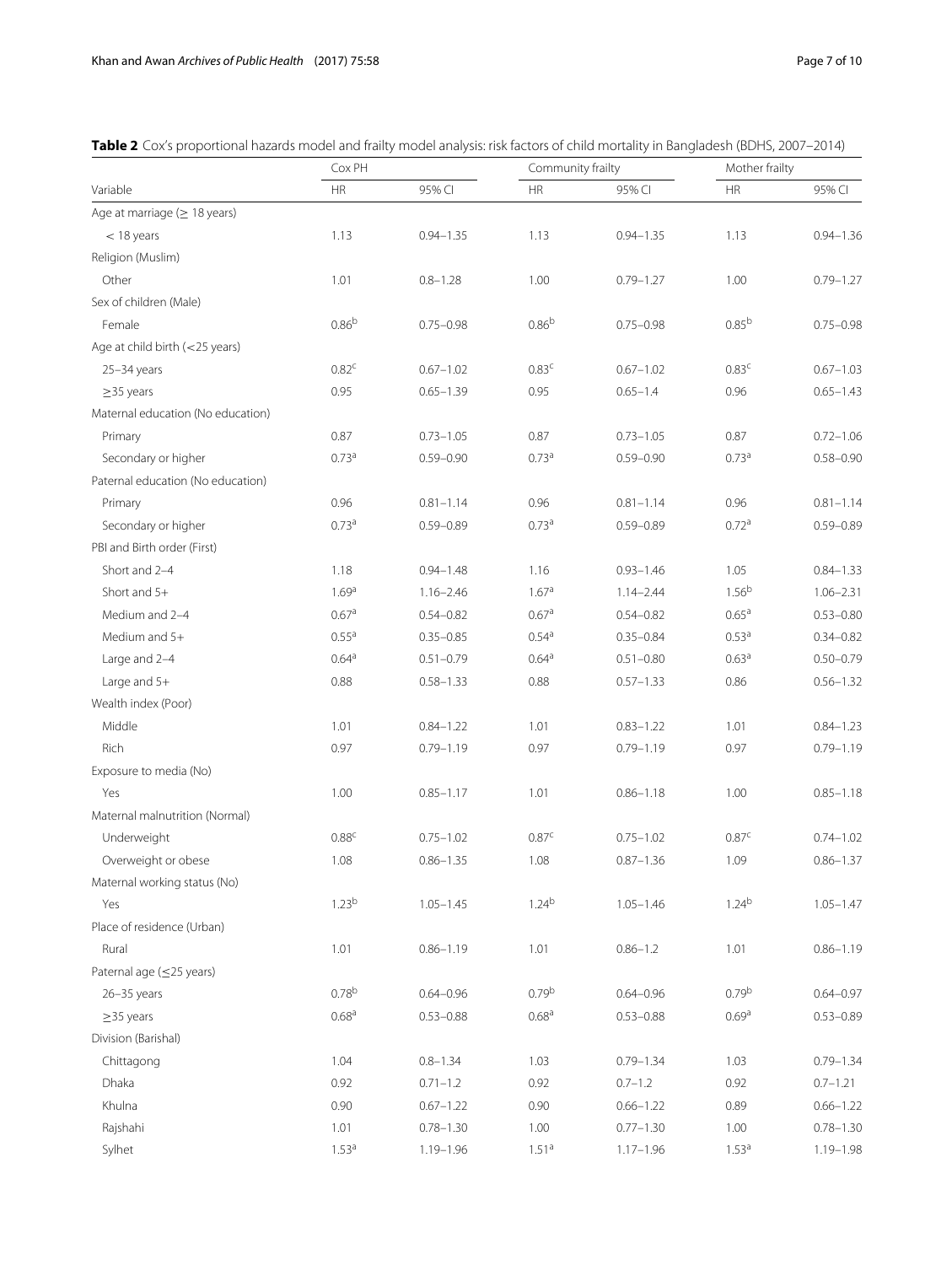| $1$ CUITUITUCU      |                   |                   |                   |               |                   |               |
|---------------------|-------------------|-------------------|-------------------|---------------|-------------------|---------------|
| Survey year (2007)  |                   |                   |                   |               |                   |               |
| 2011                | $0.85^{b}$        | $0.73 - 1.01$     | 0.86 <sup>c</sup> | $0.72 - 1.01$ | 0.85 <sup>c</sup> | $0.72 - 1.01$ |
| 2014                | 0.75 <sup>a</sup> | $0.64 - 0.9$      | 0.76 <sup>a</sup> | $0.63 - 0.90$ | 0.76 <sup>a</sup> | $0.64 - 0.90$ |
| Variance of frailty |                   | -                 |                   | 0.1066        |                   | 0.5734        |
| Kendall's $\tau$    |                   | $\qquad \qquad -$ |                   | 0.0506        |                   | 0.2228        |
| <b>MHR</b>          |                   | $\qquad \qquad -$ |                   | 1.3719        |                   | 2.1907        |
| Log-likelihood      |                   | $-8652$           |                   | $-8561$       |                   | $-8151$       |
|                     |                   |                   |                   |               |                   |               |

**Table 2** Cox's proportional hazards model and frailty model analysis: risk factors of child mortality in Bangladesh (BDHS, 2007–2014) (Continued)

 $p$ -value:  $a < 0.01$ ,  $b < 0.05$ ,  $c < 0.10$ ; PBI: Preceding birth interval

contrast, maternal employment status turned out to be contributing negatively on child survival. Though apparently surprising, past studies have shown that maternal employment can have an adverse effect on the care of newborn, including infrequent breast feeding, and on personal care due to higher workload in performing the other traditionally ascribed roles within the family [\[40–](#page-8-36)[42\]](#page-8-37).

Our findings show that the risks of under-5 mortality were significantly higher for male children than for female children. The fact that girls have a biological advantage against many causes of death than boys can be a possible explanation of the higher risk of male child deaths [\[43](#page-9-0)[–46\]](#page-9-1), which is due to a lesser vulnerability to perinatal conditions, congenital anomalies, and infectious diseases [\[47\]](#page-9-2).

Significant differences by the length of preceding birth interval were observed in this study. Findings from this study indicate that children with two or higher birth order who were born with shorter birth intervals  $(\leq 24$  months) were at a greater risk of dying before five years of age, which is consistent with previous studies [\[18,](#page-8-15) [48–](#page-9-3)[50\]](#page-9-4). A shorter length of the birth interval may negatively affect maternal health, increase the susceptibility of infectious diseases, and cause familial resource competition among children [\[48,](#page-9-3) [51\]](#page-9-5). Poor nutritional status, low birth weight, premature birth may influence the risk of having a small birth size for children resulting in a higher child mortality [\[52,](#page-9-6) [53\]](#page-9-7).

This study has demonstrated that risk of child mortality varies due to unobserved factors not only at the family or mother level but also at the community level. The results of our frailty models suggest that the effects of unmeasured family and community level factors are likely to be important for child mortality in Bangladesh, specially the mother level frailty model was found particularly appropriate for the BDHS data. The family and community hetergeneity summarize the effects of various unobserved factors such biological, parental competence, genetic, behavioral, customs, maternal depletion, resource competition between siblings, cultural norms, environmental facts, quality of health facilities

as well as care in health facilities and other unobserved factors.

# **Conclusion**

This study findings have important policy implications, especially in determining the program needs for a sustainable decline in child mortality rate, and in monitoring public health interventions. It is important to look beyond individual level and community level attributes. Increasing mother's education and empowerment may help reduce childhood mortality. Reducing motherhood in younger ages and increasing the spacing between births are also necessary to reduce child deaths. Some other important contextual factors such as quality and care of health facility, cultural practices, customs, environmental condition etc. could not be addressed in this study due to unavailability of data in the DHS. The authors suggest further studies considering these unobserved factors that are likely to be associated with infant and child mortality to better understand the association between family and community level factors and child mortality in Bangladesh. Interventions and strategies should be targeted focusing on these characteristics to improve child health outcomes as well as future betterment of Bangladesh.

# **Limitations**

In this study, we have used cross-sectional data which limits any conclusions about the causality of the factors we have examined.

#### **Acknowledgments**

The authors acknowledge the contributions of the BDHS, NIPORT, MEASURE DHS and ICF for their efforts in data collection and providing open access to the dataset. We would like to thank Kishor Kumar Das for valuable discussion.

#### **Funding**

The authors received no specific funding for this work.

#### **Availability of data and materials**

The authors confirm that all data underlying the findings are available without restriction. The data sources used in the analysis can be accessed at [http://](http://dhsprogram.com/data/available-datasets.cfm) [dhsprogram.com/data/available-datasets.cfm.](http://dhsprogram.com/data/available-datasets.cfm)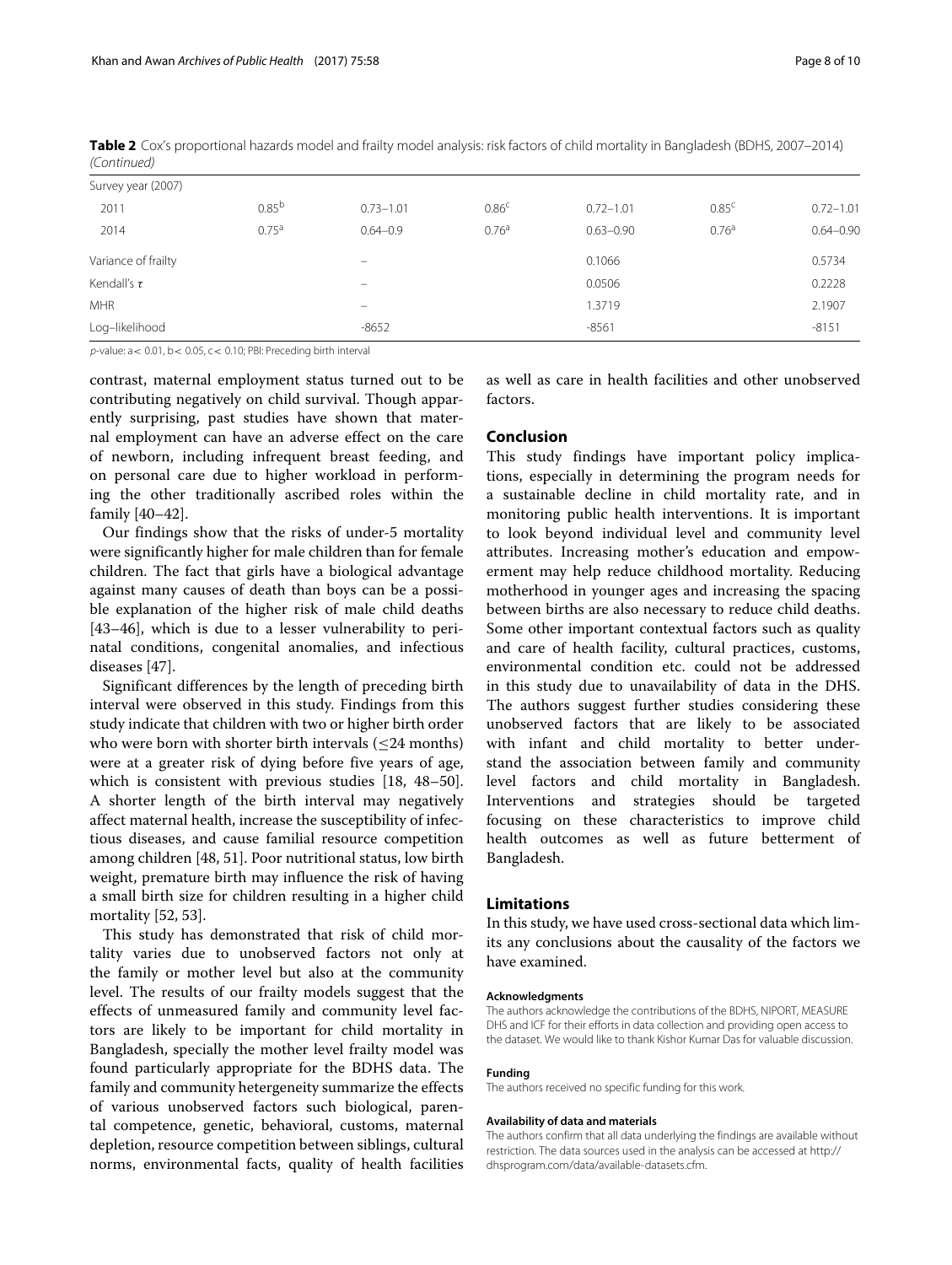#### **Authors' contributions**

JRK conceptualized the study, analyzed the data, and wrote the paper. NA contributed to the data analysis and writing. Both authors read and approved the final manuscript.

#### **Ethics approval and consent to participate**

Not applicable.

### **Consent for publication**

Not applicable.

#### **Competing interests**

The authors declare that they have no competing interests.

## **Publisher's Note**

Springer Nature remains neutral with regard to jurisdictional claims in published maps and institutional affiliations.

## Received: 4 May 2017 Accepted: 19 July 2017 Published online: 07 September 2017

#### **References**

- <span id="page-8-0"></span>1. McGuire JW. Basic health care provision and under-5 mortality: a cross-national study of developing countries. World Dev. 2006;34(3): 405–25.
- <span id="page-8-1"></span>2. WHO. Children: reducing mortality. 2016. [http://www.who.int/](http://www.who.int/mediacentre/factsheets/fs178/en/) [mediacentre/factsheets/fs178/en/.](http://www.who.int/mediacentre/factsheets/fs178/en/) Accessed 26 Mar 2017.
- <span id="page-8-2"></span>3. NIPORT MitraandAssociates and ICF. Bangladesh demographic and health survey 2014 (policy brief). Technical report, National Institute of Population Research and Training (NIPORT), Mitra and Associates, and ICF International. 2016.
- <span id="page-8-3"></span>Rubayet S, Shahidullah M, Hossain A, Corbett E, Moran AC, Mannan I, Matin Z, Wall SN, Pfitzer A, Mannan I, et al. Newborn survival in bangladesh: a decade of change and future implications. Health Policy Plan. 2012;27(suppl\_3):40–56.
- <span id="page-8-4"></span>5. NIPORT, Mitra and Associates, and ICF: Bangladesh demographic and health survey 2014. Technical report, National Institute of Population Research and Training (NIPORT), Mitra and Associates, and ICF International. 2016.
- <span id="page-8-5"></span>6. Ministry of Health and Family Welfare (MOHFW) [Bangladesh]: Health, population and nutrition sector development program (hpnsdp), (july 2011-june 2016). volume i, program implementation plan (pip). Technical report, Ministry of Health and Family Welfare (MOHFW) [Bangladesh]. Dhaka: MOHFW, Government of the People's Republic of Bangladesh; 2011.
- <span id="page-8-6"></span>7. Sayem AM, Nury AT, Hossain MD. Achieving the millennium development goal for under-five mortality in Bangladesh: current status and lessons for issues and challenges for further improvements. J Health Popul Nutr. 2011;29(2):92–102.
- <span id="page-8-7"></span>8. Hobcraft J, McDonald J, Rutstein S. Demographic determinants of infant and early child mortality: a comparative analysis. Popul Stud. 1985;39(3): 363–85.
- 9. Bairagi R, Sutradhar S, Alam N. Levels, trends and determinants of child mortality in matlab, bangladesh 1966 – 1994. Asia-Pac Popul J. 1999;14(2): 51–68.
- <span id="page-8-8"></span>10. Kabir A, Islam M, Ahmed M, Barbhuiya K. Factors influencing infant and child mortality in bangladesh. Sciences. 2001;1(5):292–5.
- <span id="page-8-9"></span>11. Grepin K, Bharadwaj P. Maternal education and child mortality in zimbabwe. J Health Econ. 2015;44(6):97–117.
- <span id="page-8-10"></span>12. Ronsmans C. Birth spacing and child survival in rural senegal. Int J Epidemiol. 1996;25(5):989–97.
- <span id="page-8-11"></span>13. Gubhaju B. Effects of birth order and maternal age on infant and child mortality in rural nepal. Biol Soc J Eugenics Soc. 1985;2(1):15–22.
- <span id="page-8-12"></span>14. UNFPA and Ipea. Potential contributions to the mdg agenda from the perspective of icpd: summary and programme implications (project rla5p201: research paper 4)). Technical report, UNFPA and Ipea. 2007.
- <span id="page-8-13"></span>15. Chandrasekhar S. Infant Mortality, Population Growth and Family Planning in India. United Kingdom: Routledge; 2010.
- <span id="page-8-14"></span>16. Breiman RF, Streatfield PK, Phelan M, Shifa N, Rashid M, Yunus M. Effect of infant immunisation on childhood mortality in rural bangladesh:

analysis of health and demographic surveillance data. Lancet. 2004;364(9452):2204–11.

- 17. Tura G, Fantahun M, Worku A. The effect of health facility delivery on neonatal mortality: systematic review and meta-analysis. BMC Pregnancy Childbirth. 2013;13(1):18.
- <span id="page-8-15"></span>18. Ezeh OK, Agho KE, Dibley MJ, Hall JJ, Page AN. Risk factors for postneonatal, infant, child and under-5 mortality in nigeria: a pooled cross-sectional analysis. BMJ Open. 2015;5(3):006779.
- <span id="page-8-16"></span>19. Abir T, Agho KE, Page AN, Milton AH, Dibley MJ. Risk factors for under-5 mortality: evidence from bangladesh demographic and health survey, 2004–2011. BMJ Open. 2015;5(8). doi[:10.1136/bmjopen-2014-006722.](http://dx.doi.org/10.1136/bmjopen-2014-006722) [http://bmjopen.bmj.com/content/5/8/e006722.full.pdf.](http://bmjopen.bmj.com/content/5/8/e006722.full.pdf)
- <span id="page-8-17"></span>20. Ssewanyana S, Younger SD. Infant mortality in uganda: Determinants, trends and the millennium development goals. J Afr Econ. 2008;17(1): 34–61.
- <span id="page-8-18"></span>21. Madise NJ, Diamond I. Determinants of infant mortality in malawi: an analysis to control for death clustering within families. J Biosoc Sci. 1995;27(01):95–106.
- 22. Sastry N. A nested frailty model for survival data, with an application to the study of child survival in northeast brazil. J Am Stat Assoc. 1997;92(438):426–35.
- <span id="page-8-19"></span>23. Nasejje JB, Mwambi HG, Achia TN. Understanding the determinants of under-five child mortality in uganda including the estimation of unobserved household and community effects using both frequentist and bayesian survival analysis approaches. BMC Public Health. 2015;15(1): 1003.
- <span id="page-8-20"></span>24. MEASURE DHS [Internet]. Demographic and Health Surveys (various) [Datasets]. 2017. [http://dhsprogram.com/data/available-datasets.cfm.](http://dhsprogram.com/data/available-datasets.cfm) Accessed 01 Jan 2017.
- <span id="page-8-21"></span>25. David CR. Regression models and life tables (with discussion). J R Stat Soc. 1972;34:187–220.
- <span id="page-8-22"></span>26. Therneau TM, Grambsch PM. Modeling Survival Data: Extending the Cox Model. New York: Springer; 2000.
- <span id="page-8-23"></span>27. Austin PC, Wagner P, Merlo J. The median hazard ratio: a useful measure of variance and general contextual effects in multilevel survival analysis. Stat Med. 2017;36(6):928–38.
- <span id="page-8-24"></span>28. Mosley WH, Chen LC. An analytical framework for the study of child survival in developing countries. Popul Dev Rev. 1984;10:25–45.
- <span id="page-8-25"></span>29. Nath SR. Exploring the marginalized: a study in some selected upazilas of Sylhet division in Bangladesh. Dhaka: BRAC; 2013. [http://research.brac.net/](http://research.brac.net/new/rednews/exploring-the-marginalized-a-study-in-some-selected-upazilas-of-sylhet-division-in-bangladesh) [new/rednews/exploring-the-marginalized-a-study-in-some-selected](http://research.brac.net/new/rednews/exploring-the-marginalized-a-study-in-some-selected-upazilas-of-sylhet-division-in-bangladesh)[upazilas-of-sylhet-division-in-bangladesh.](http://research.brac.net/new/rednews/exploring-the-marginalized-a-study-in-some-selected-upazilas-of-sylhet-division-in-bangladesh) Accessed 30 Jan 2017.
- <span id="page-8-26"></span>30. Pebley AR, Millman S. Birth spacing and child survival. Int Fam Plan Perspect. 1986;12(3):71–9.
- <span id="page-8-27"></span>31. Alam N. Teenage motherhood and infant mortality in bangladesh: Maternal age [hyphen] dependent effect of parity one. J Biosoc Sci. 2000;32(02):229–36.
- <span id="page-8-28"></span>32. Trussell J, Hammerslough C. A hazards-model analysis of the covariates of infant and child mortality in sri lanka. Demography. 1983;20(1): 1–26.
- <span id="page-8-29"></span>33. Miller JE. Birth outcomes by mother's age at first birth in the Philippines. Int Fam Plan Perspect. 1993;19(3):98–102.
- <span id="page-8-30"></span>34. Solis P, G Pullum S, Frisbie WP. Demographic models of birth outcomes and infant mortality: An alternative measurement approach. Demography. 2000;37(4):489–98.
- <span id="page-8-31"></span>35. Caldwell JC. Education as a factor in mortality decline an examination of Nigerian data. Popul Stud. 1979;33(3):395–413.
- <span id="page-8-32"></span>36. Caldwell JC. How is greater maternal education translated into lower child mortality? Health Transit Rev. 1994;4(2):224–9.
- <span id="page-8-33"></span>37. Das Gupta M. Death clustering, mothers' education and the determinants of child mortality in rural punjab, india. Popul Stud. 1990;44(3):489–505.
- <span id="page-8-34"></span>38. Caldwell JC. Routes to low mortality in poor countries. Popul Dev Rev. 1986;12(2):171–220.
- <span id="page-8-35"></span>39. O'Toole J, Wright RE. Parental education and child mortality in burundi. J Biosoc Sci. 1991;23(03):255–62.
- <span id="page-8-36"></span>40. Titaley CR, Dibley MJ, Agho K, Roberts CL, Hall J. Determinants of neonatal mortality in indonesia. BMC Public Health. 2008;8(1):232.
- 41. Reid A. Neonatal mortality and stillbirths in early twentieth century derbyshire, england. Popul Stud. 2001;55(3):213–32.
- <span id="page-8-37"></span>42. Ahmad-Nia S. Women's work and health in iran: a comparison of working and non-working mothers. Soc Sci Med. 2002;54(5):753–65.